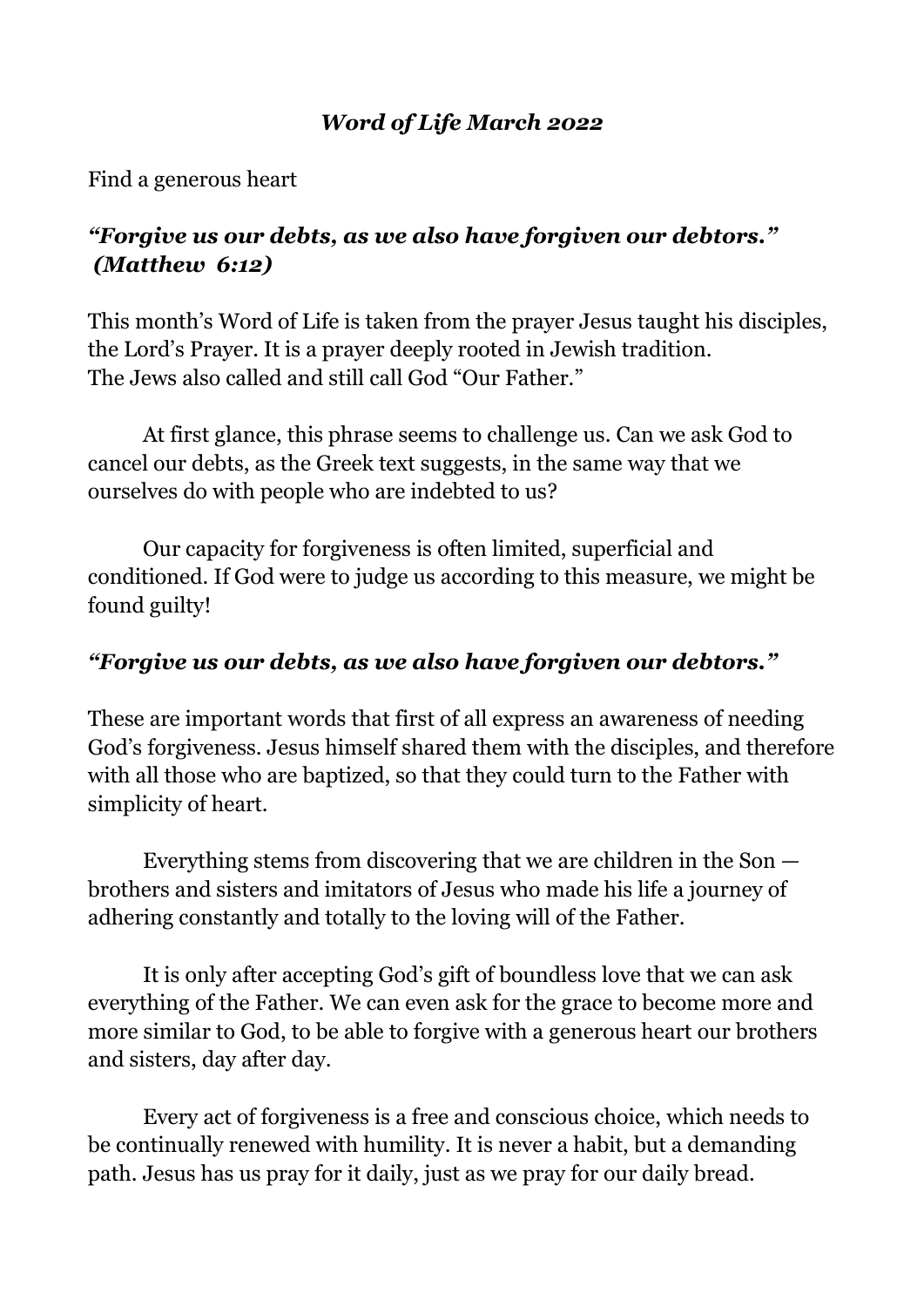### *"Forgive us our debts, as we also have forgiven our debtors."*

How many times have the people with whom we live  $-$  at home, in our neighborhoods, work or school — offended us, making it difficult for us to relate positively to them? What can we do?

This is where we can ask for the grace to imitate the Father, as Focolare founder Chiara Lubich explained in a Word of Life commentary in December 2004.

"Let us get up in the morning with total 'amnesty' in our hearts, with that love that covers everything, that knows how to welcome the other person as he or she is, with his or her limitations, his or her difficulties, just as a mother would do with a son who makes a mistake: she always excuses him, always forgives him, never loses hope in him...

"Let us approach everyone by seeing them with new eyes, as if they had never had those faults. Let us begin again each time, knowing that God not only forgives, but forgets. This is the measure he requires of us too."

Trusting in the help of prayer, we can journey toward this lofty goal.

#### *"Forgive us our debts, as we also have forgiven our debtors*."

The whole of the Lord's Prayer, the Our Father, has the perspective of fraternity. It speaks of "us"—I ask not only for myself but also for and with the others.

My capacity for forgiveness is sustained by the love of others, but at the same time, my love can in some way be affected by the mistakes that my neighbor has made.

Perhaps even this depends on me — maybe I have not done all I could to make the other person feel welcomed and understood.

In Palermo, Italy, some Christian communities are going through a profound experience of dialogue, which requires overcoming various difficulties.